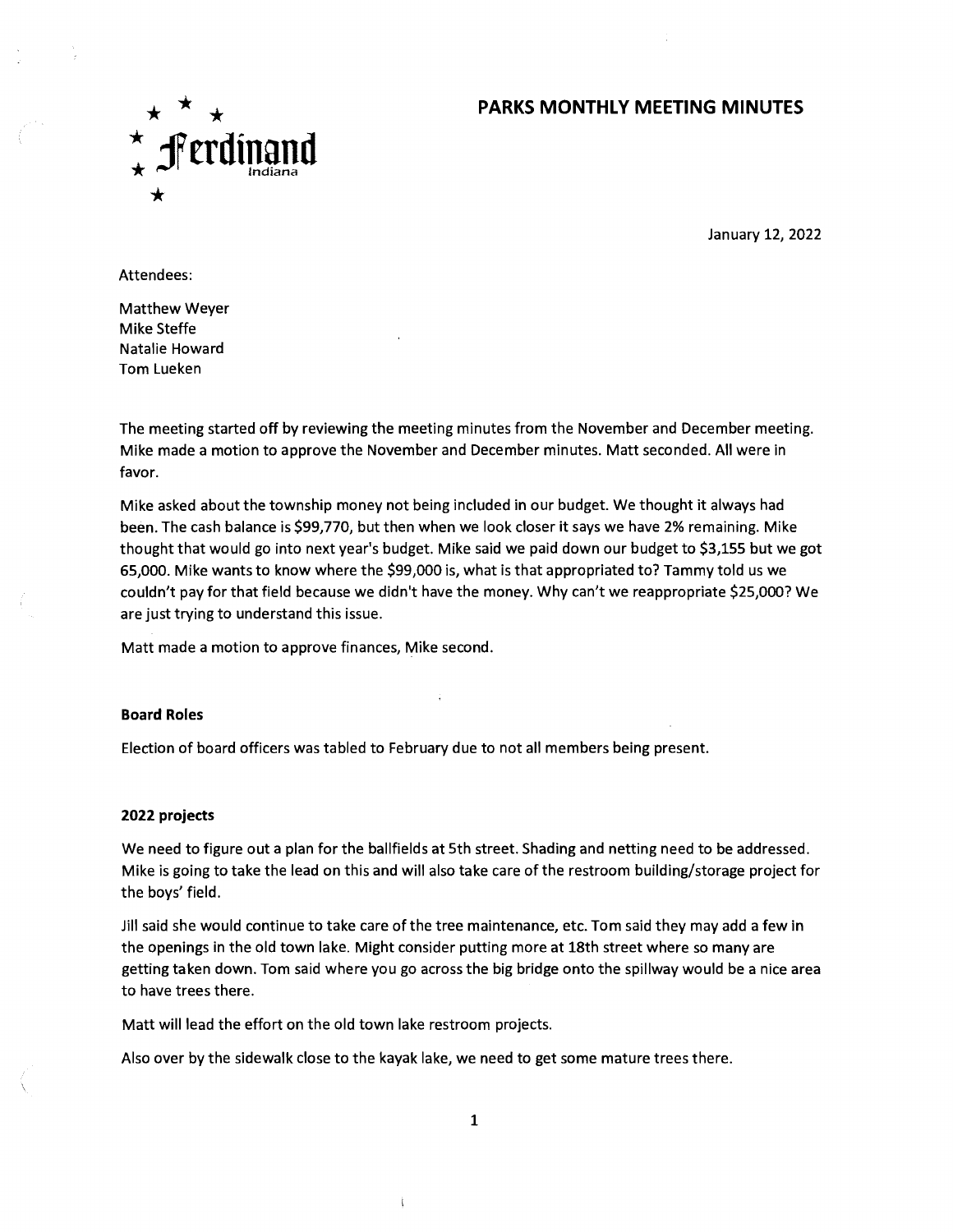### **PARKS MONTHLY MEETING MINUTES**



We talked about a 2-year plan for mowers. Tom said the mowers are going to be in better shape than the Kubota, it's 22 years old and on its last leg. lt is used just for the parks. Tom isn't saying we couldn't team up with the town or street department to maybe help with cost since they use it some. The town gets a 20% discount and no sales tax - the Kubota was a diesel. We could get a cheaper one if it's not diesel. The Toolcat is in good shape.

### **Leases**

Mike said he doesn't see a need to change any of the rates. We need to address the 3-up 3-down tourney. We charged them the whole rate but might need to cut it back to field rates since Tammy rented out the shelter houses. Mike will invite all the leagues to come to the February meeting. Mike did an expectations list. He is going to dig that out.

Dragons of the Realm will take place May 14-15, Rosenvolk is on as far as we know for October 21-23. Their permanent place is off of the books, we haven't heard from them since August 11.

The girl's fields look good and they have been practicing.

Mikel donated \$3000 for the scoreboard. The 16x10 is \$4288.15. One with the timer is \$5779. Usually umpires use their phones or hand timer. We need to talk to leagues to see if they are interested. Amy Weyer has reached out to Best Home Furnishings to see if they would be interested in helping with girls scoreboard. We need to replace what we have with a LED version. We are not sure if we need a handheld controller. We have a wireless one but will they talk to each other. Matt will reach out to Todd about the controller. Nevco might know what we have. The board approved the purchase of the 16'x10' scoreboard.

We need to talk to the leagues about the other 3 fields.

**Sundial project -** She is asking for \$600 for her project. Matt likes her solution to make it more durable, but we do not want to provide funding for Eagle Scout projects. We can help with material or labor but not provide funding. We will table it until next month.

Tom said they will put the flagpole in soon. Tom wants to get it out within the next week or two. Tom said he would be a 3ft concrete slope around flagpole for now. We will have a sign and the light will shine right up the pole.

Pickleball net - Mike thinks we should get two of them that are assembled and are on wheels. Mike will do some research. If Mike sends Tom a link, can he order it? Tom said yes. There is plenty of sideline to push them out of the way so people can still play basketball.